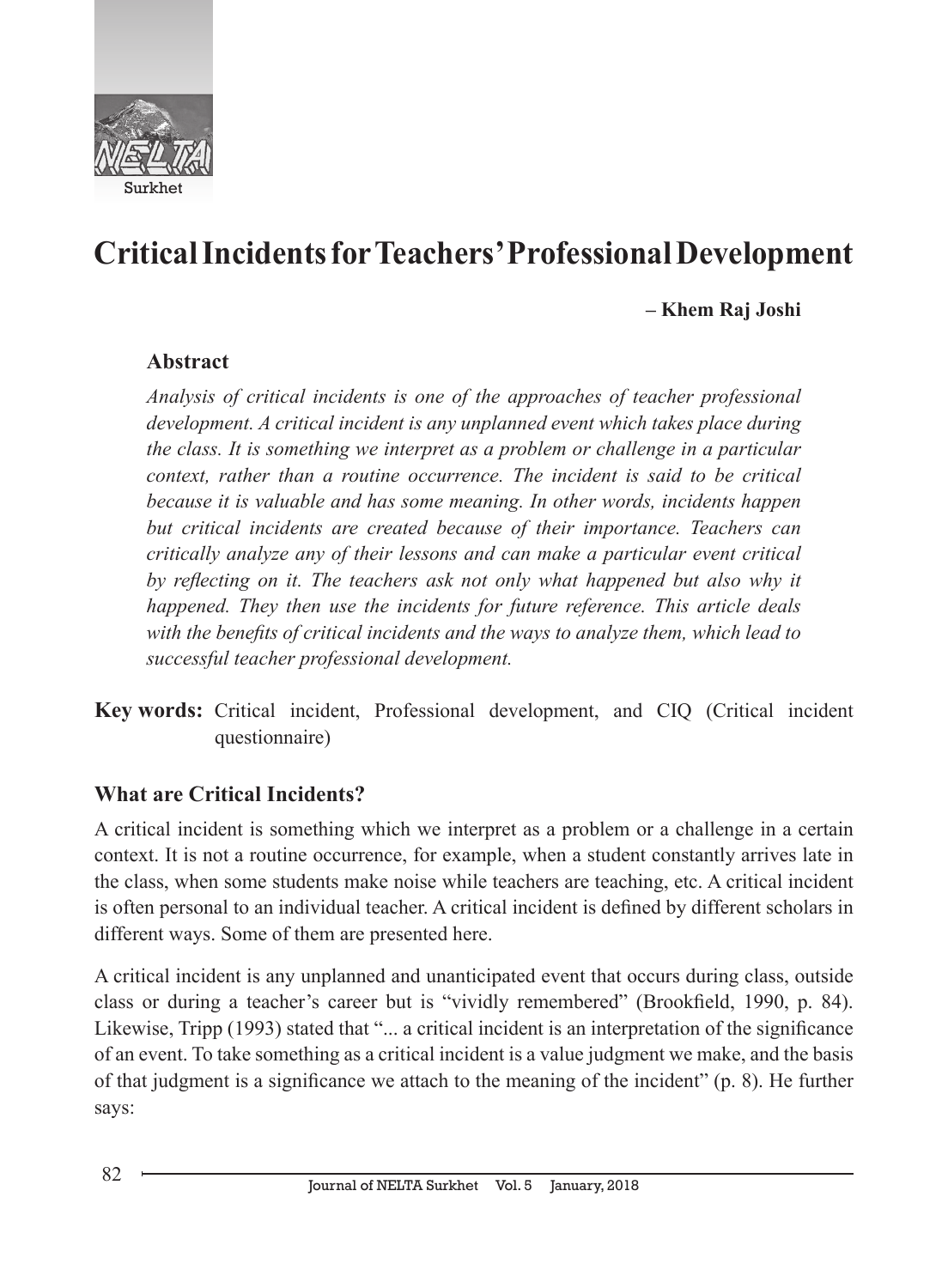The term 'critical incident' comes from history where it refers to some event or situation which is marked a significant turning-point or change in the life of a person or an institution... The vast majority of critical incidents, however, are not at all dramatic or obvious: they are mostly straight forward accounts of very common place events that occur in professional practice which are critical in the rather different sense that they are indicative of underlying trends, motives and structures. These incidents appear to be 'typical' rather that 'critical' at first sight, but are rendered critical through analysis (pp. 24–25).

Similarly, Richards and Farrell (2010) mention that "a critical incident is an unplanned and unanticipated event that occurs during a lesson and that serves to trigger insights about some aspect of teaching and learning" (p. 13). They say that critical incident analysis refers to the documentation and analysis of teaching incidents in order to learn from them and improve practice. Such incidents compel teachers to ruminate the long-term implications they may have. This process of documentation and reflection provides opportunity for teachers "to learn more about their teaching, their learners and themselves" (ibid, p. 114). These above mentioned definitions and ideas about critical incidents exhibit that a critical incident in teaching refers to a particular occurrence that has taken place during a lesson. Teachers make it critical because they think it important and want to utilize it for future reference. In other words, teachers sometimes face some unexpected situations which make them surprised. They take such situations to be critical because they learn something from them.

When something goes wrong in the classroom or outside classroom, teachers need to ask what happened and what caused it to happen. Researchers say that the incidents can be framed as questions. For example, if students come late to the class, the teachers can begin with the question 'Why do they come late?' If incidents are analyzed in this way, they can become the turning points in the teachers' career and can lead to changes. Critical incidents can be both positive and negative classroom events. For example;

- Sometimes teachers plan to engage their learners in communicative activities to promote their speaking ability. But in the classroom, they may find their students' participation more than they had expected and the better speaking practices and outcomes. Though it is a commonplace event, a teacher can take it as a critical incident because s/he may interpret it to be significant for future reference.
- Sometimes teachers plan to conduct group work activities. They tell their students what they are going to do; divide them into groups; assign tasks, etc. and the students start performing them. The teacher thinks that his students are on the right track. But one of the students may ask "What are we supposed to do?"
- A teacher may check the written responses of his students. S/he only marks "excellent", "well done", "keep it up" etc. regularly on a brilliant student's notebook. S/he thinks that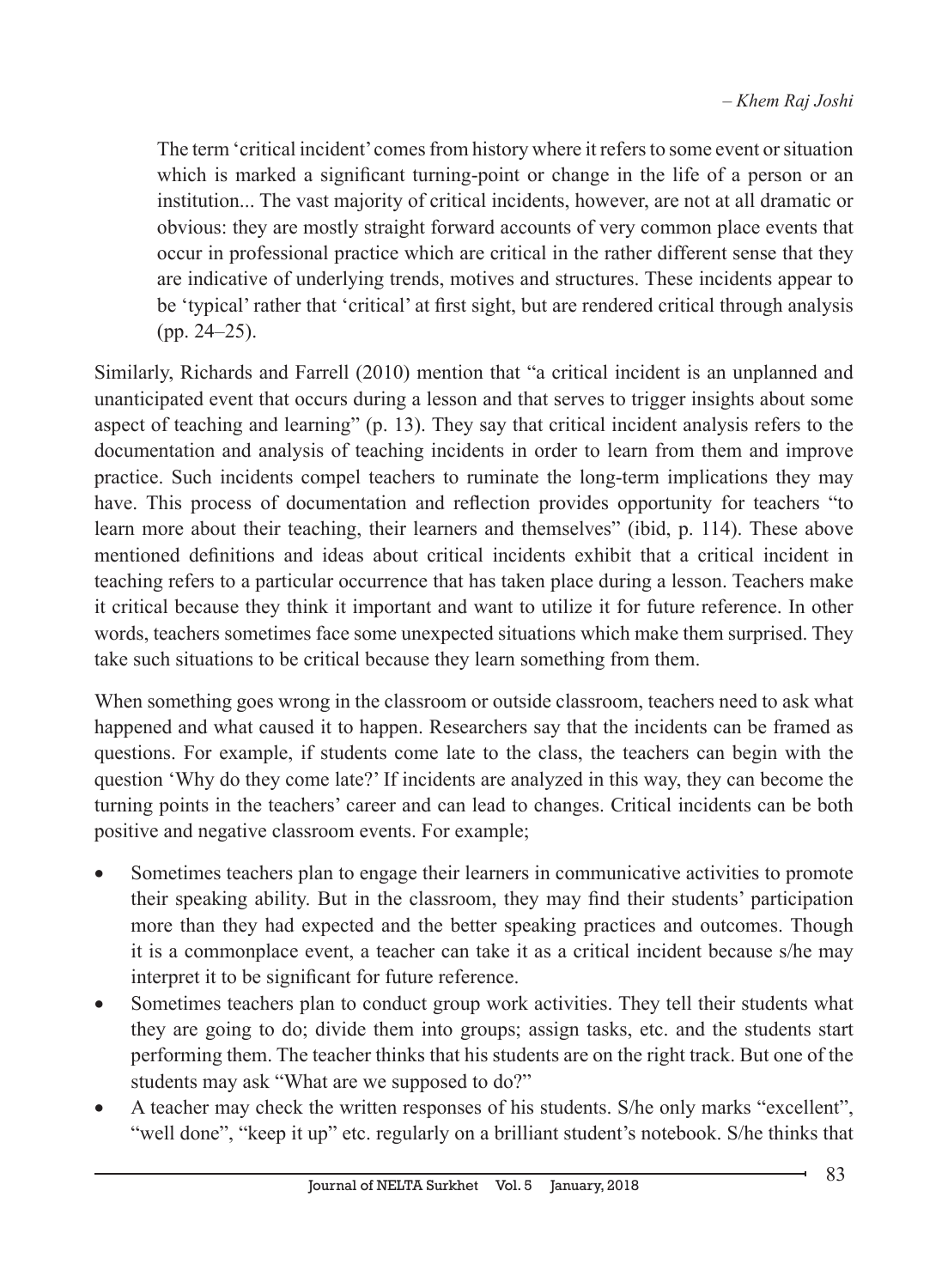the student has achieved what is expected from his level. But at the end of the session, that student may say "If you had sometimes asked me to work harder, I would have done better."

• A teacher prepares and presents different models of lesson plans to teach different aspects (e.g. grammar, vocabulary) and skills (listening, speaking, reading, writing) and also spends a couple of weeks engaging students in practising how to prepare lesson plans for teaching different aspects and skills. They prepare the plans and teach model lessons also. But one of the students may ask "What actually is the format for preparing a lesson plan?"

The above examples are the incidents that happen in classroom as commonplace events. But they are critical incidents in the sense that they reveal underlying beliefs and motives within the classroom. At the first appearance, these incidents seem to be insignificant but soon they become critical when they are subject to review and analysis since they trigger a sense of weird occurrence in the particular situation. These types of incidents can be called critical incidents because they are unexpected and they prompt the teachers to stop and think about the meaning of such events so that they improve (if negative incident) their teaching in future. All incidents that take place in the classroom may not be critical. A particular event becomes critical incident depending on how it is interpreted. Sometimes teachers themselves come to interpret an incident to be critical. Sometimes they take help of their students.

### **Why Analyze Critical Incidents?**

Analysis of critical incidents helps teachers know more about how they teach. It also helps them to question their own teaching practice which enables them to develop professionally. The main purpose of analyzing a critical incident is to identify good practices of teaching a teacher is adopting. It also aims to identify those practices which are not working well. It serves as a form of reflective inquiry and a sense of professional awareness. Analyzing critical incidents has a number of benefits. It helps the teachers identify and solve problems. According to Richards and Farrell (2010), analyzing critical incidents facilitates teacher professional development in the following ways:

- *It can create a greater level of self-awareness*: When teachers analyze critical incidents they encounter in their classes, they become more aware of what they are doing. As a result, they can notice a gap between what they are doing and what they are supposed to do.
- • *It can prompt an evaluation of established routines and procedures*: There may be some techniques or strategies of teaching preferred by a teacher or in an institution which have become the established routines. It means they are the procedures taken for granted. But when a teacher analyzes critical incidents, s/he can evaluate such routinized techniques on the basis of how his/her students are responding to those techniques.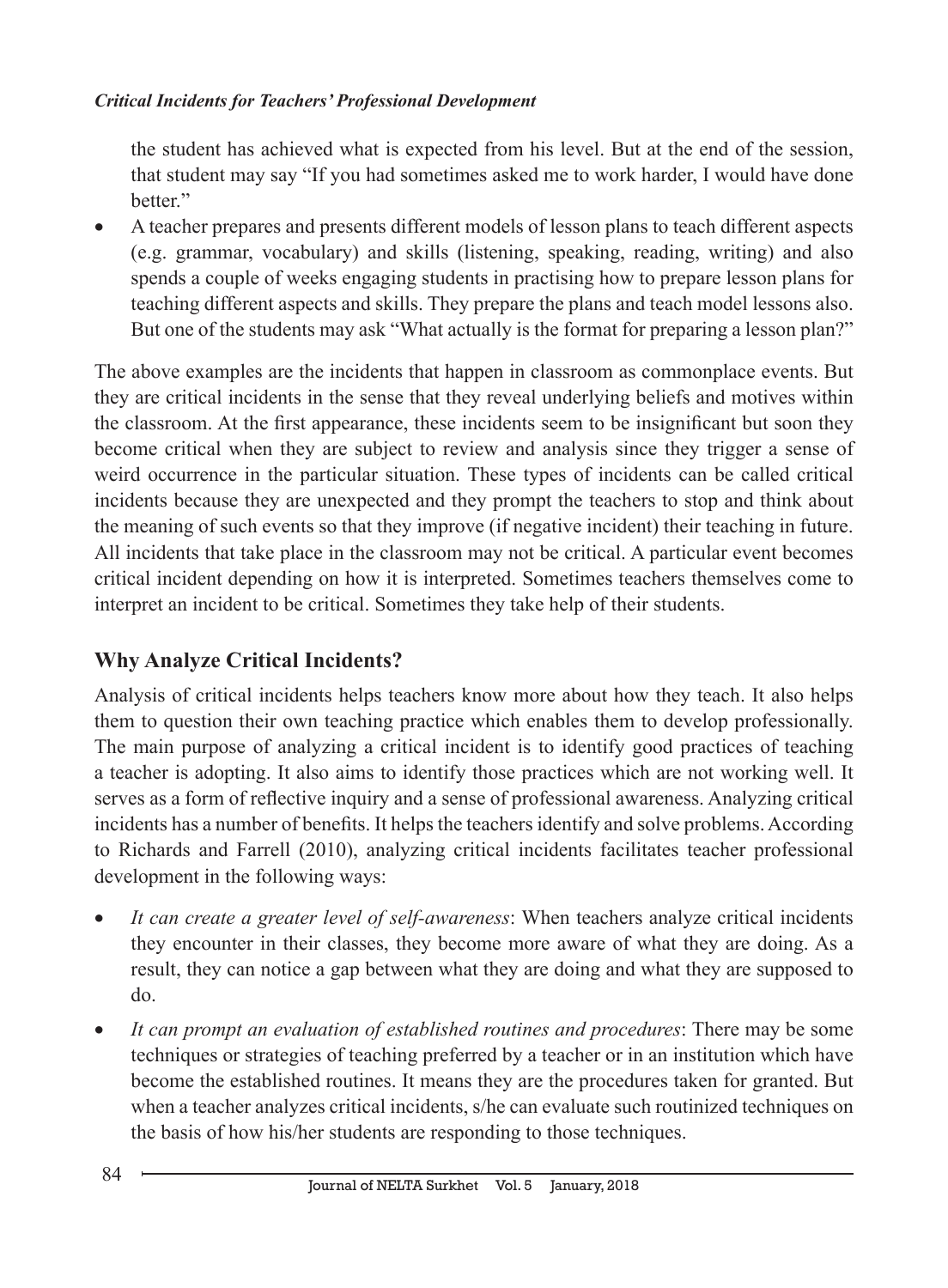- • *It can encourage teachers to pose critical questions about teaching*: Once teachers start analyzing critical incidents occurring in their classes, they develop the habit of looking at everything critically. They become careful about whether something they are going to adopt will really work or not. In other words, they ask themselves questions from each and every aspect.
- • *It can help bring beliefs to the level of awareness*: Teachers hold several different types of beliefs about different dimensions of teaching. And the beliefs they hold about learners, learning, teaching, etc. have an influence on the way they teach. When teachers analyze critical incidents, they become aware of their beliefs and can also change them, if necessary.
- • *It can create opportunities for action research*: An action research is a classroom research that a teacher conducts to solve some practical and real problems in his/her classes. After analyzing the critical incidents, teachers can focus their attention on some particular problems and can carry out action research to solve those problems.
- *It can help build a community of critical practitioners*: Teachers can share the critical incidents they encounter with their colleagues. As a result, they develop the sense of collegiality. And other teachers who analyze the incidents also begin to see teaching in a critical way.
- *It can provide a resource for teachers*: When teachers keep a record of critical incidents of their classes, this compilation can be used as a resource by both new teachers and experienced teachers and this compilation can be used as a reference for future professional development.

### **How to Analyze Critical Incidents?**

Scholars have given different frameworks to analyze critical incidents. One of the procedures to analyze critical incidents is to examine and understand the critical incident itself. Tripp (1993) has suggested that there are two stages to understanding a critical incident:

- Stage 1*: to describe the incident (i.e. the "what" aspect)*: This is the description phase. In this phase, a specific phenomenon or an issue is observed and documented.
- Stage 2*: to explain its meaning (i.e. the "why" aspect)*: In this phase, the issue is explained by the teacher in terms of its meaning or value. It is also interpreted in terms of the role it plays.

It shows that at first, an incident is described and then, it is decided why it is interpreted as a critical incident. Only those incidents which have significance in a wider context are viewed to be the critical incidents. When teachers report the critical incidents, they should follow certain steps: self-observation, describing what happened, self-awareness, and self-evaluation (Thiel, 1999):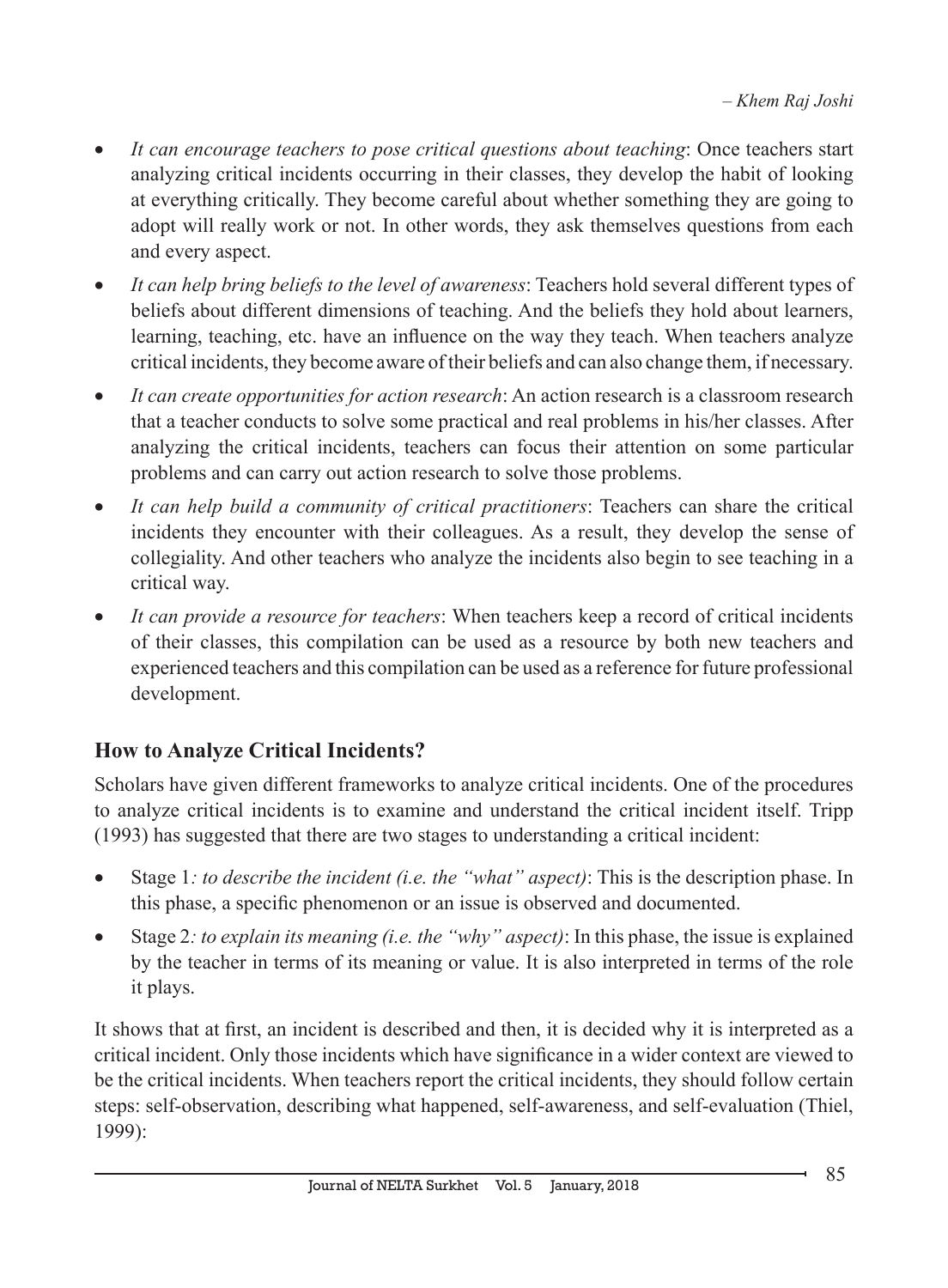- *Self-observation*: Teachers adopt different ways to observe and record their own teaching such as written narrative, audio videotaping, keeping a teaching journal, etc. The first step in analyzing critical incident is to identify all the significant and relevant events that occur in the classroom through any of the above ways and write them in the note form.
- *Describing what happened*: This is the second step in preparing critical incident report where teachers write a detailed description of what actually happened in their classes. This detailed description should be related to the incident which is interpreted to be critical or significant.
- Self-awareness: In this step, the teacher explains the way particular incident occurred. The teacher tries to look at the incident from every possible angle to explain why it happened.
- *Self-evaluation*: This step is said to be the most difficult of all. In this final step, the teacher evaluates what changes were caused due to the incident in his/her practices in teaching.

In the similar way, McCabe (2002) presents the following framework for analyzing the critical incident from the narrative perspective:

- *Orientation*: This part answers the questions like: Who? When? What? and Where?
- *Complication*: This part outlines what happened and the problem that occurred along with any turning point in the story.
- *Evaluation*: This part answers the question: So what?
- *Result:* This part outlines and explains the resolutions to the problem.

In the process of analyzing and preparing a report of critical incidents, teachers often need to reflect on the critical incidents. The following questions can help the teachers reflect on a critical incident: Why was this incident significant to you?; What happened directly before the event?; What happened directly after the event?; How did you react at the time of the event?; What is your interpretation of this event?; What underlying assumptions about your teaching does this critical incident raise for you?; Now that you have reflected on this critical incident, would you react any differently if it happened again? Why or why not? (Richards and Farrell, 2010, p. 120).

## **How to Identify Critical Incidents?**

Most of the critical incidents occur in the classrooms but some critical events influence the teachers' personal and professional life. For example, a teacher may attend a workshop or a conference where s/he is exposed to several different new practices. S/he may interpret any of them as a valuable, critical incident which influences his/her attitude towards the existing practices. Then, s/he may decide to adopt this new practice in his/her classes. It is said that teachers need to develop their understanding of teaching and of themselves. According to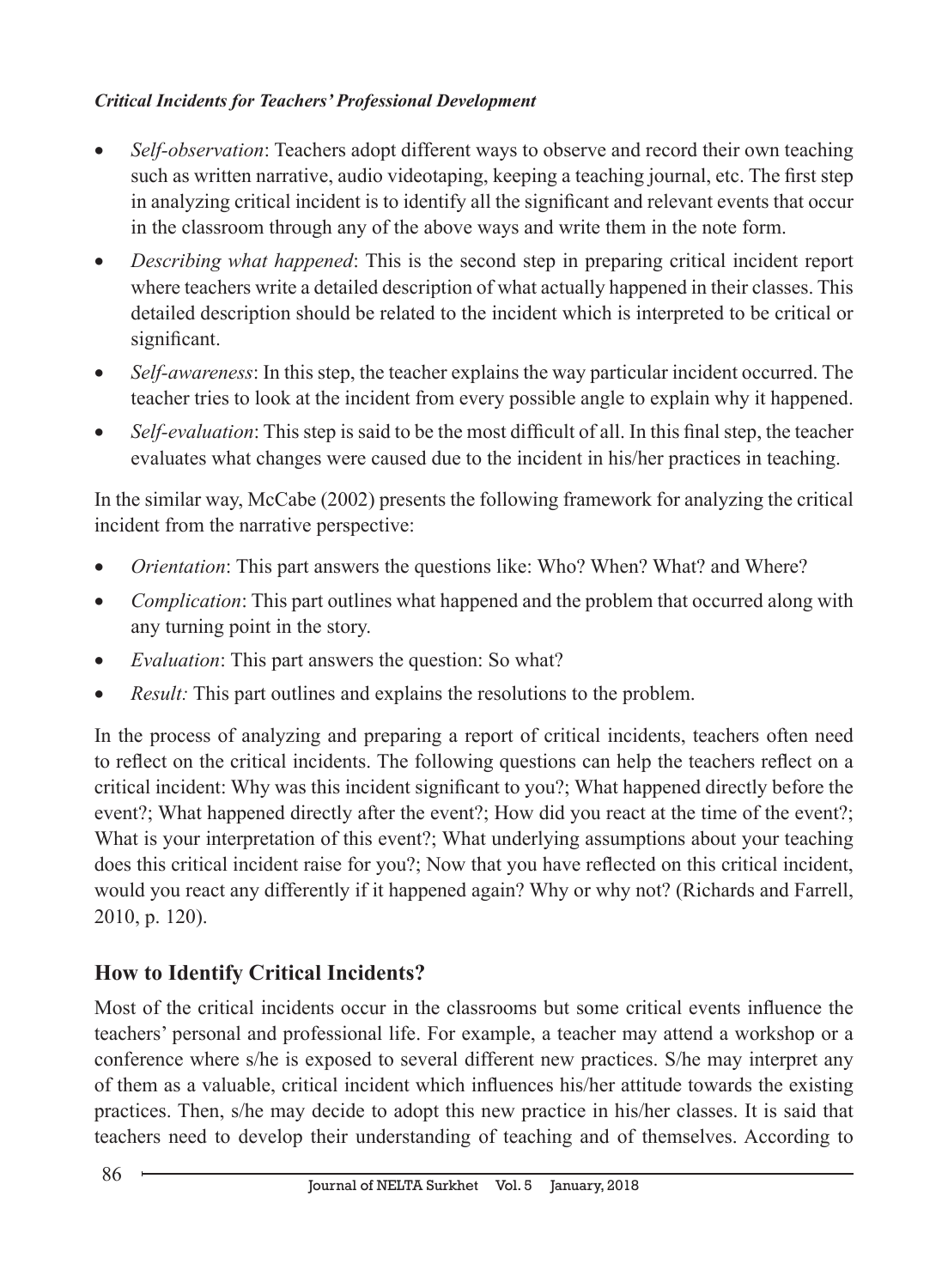Freeman (1996), it is necessary for teachers to put themselves at the center of telling their life stories. He says that it follows a jazz maxim: "you have to know the story in order to tell the story" (p. 89). Bartlett (1990) presents some questions to be addressed while reflecting on personal critical incidents in teaching career: Why did I become a language teacher?; Do these reasons still exist for me now?; How has my background shaped the way I teach?; What does it mean to be a language teacher?; Is the teacher I am the person I am?; What is my philosophy of language teaching?; Where did this philosophy come from?; How was this philosophy shaped?; What are my beliefs about language learning?; What critical incidents in my training to be teacher shaped me as a teacher?; Do I teach in reaction to these?; What critical incidents in my career shaped me as a teacher?; Do I teach in reaction to these critical incidents?

Brookfield (1990) emphasizes the use of critical incident questionnaire (CIQ) in order to identify the feelings of the students regarding teaching out of which teachers can identity which incident is critical and which is not from the words of students. This sort of activity can help teachers deal with similar incidents in the future. Brookfield (ibid) stated that CIQ is a quick and revealing way to discover the effects your actions are having on students and to find out the emotional highs and lows of their learning. Administering CIQ, according to him, just takes a short time. The students are asked to write answers to a few questions without putting their name on the form. This is done on a weekly basis. Some examples of the questions used in the CIQ are as follows:

- At what moment in class this weekend did you feel most engaged with what was happening?
- At what moment in class this weekend were you most distanced from what was happening?
- What action that anyone (teacher or student) took this weekend did you find most affirming or helpful?
- What action that anyone took this weekend did you find most puzzling or confusing?
- What about the class this weekend surprised you the most?

### **Conclusion**

For the successful implementation of a critical incident analysis, different aspects should be considered, for example, who the audience for the analysis is, whether we need to write about all the incidents, etc. All incidents are not critical. We interpret a certain incident to be critical depending on the situation and purpose. Another equally important thing to be considered is whether teachers decide any incident to be critical for analyzing it or they collect their students' relevant feeling to choose from and so on. Thus, a critical incident is an unplanned and an unexpected event that occurs during the lesson. The report of a critical incident can be added in a teacher's portfolio to show the evidence of how s/he changes some practices of teaching being used. Teachers learn from their analysis of critical incidents and improve their ways of teaching.